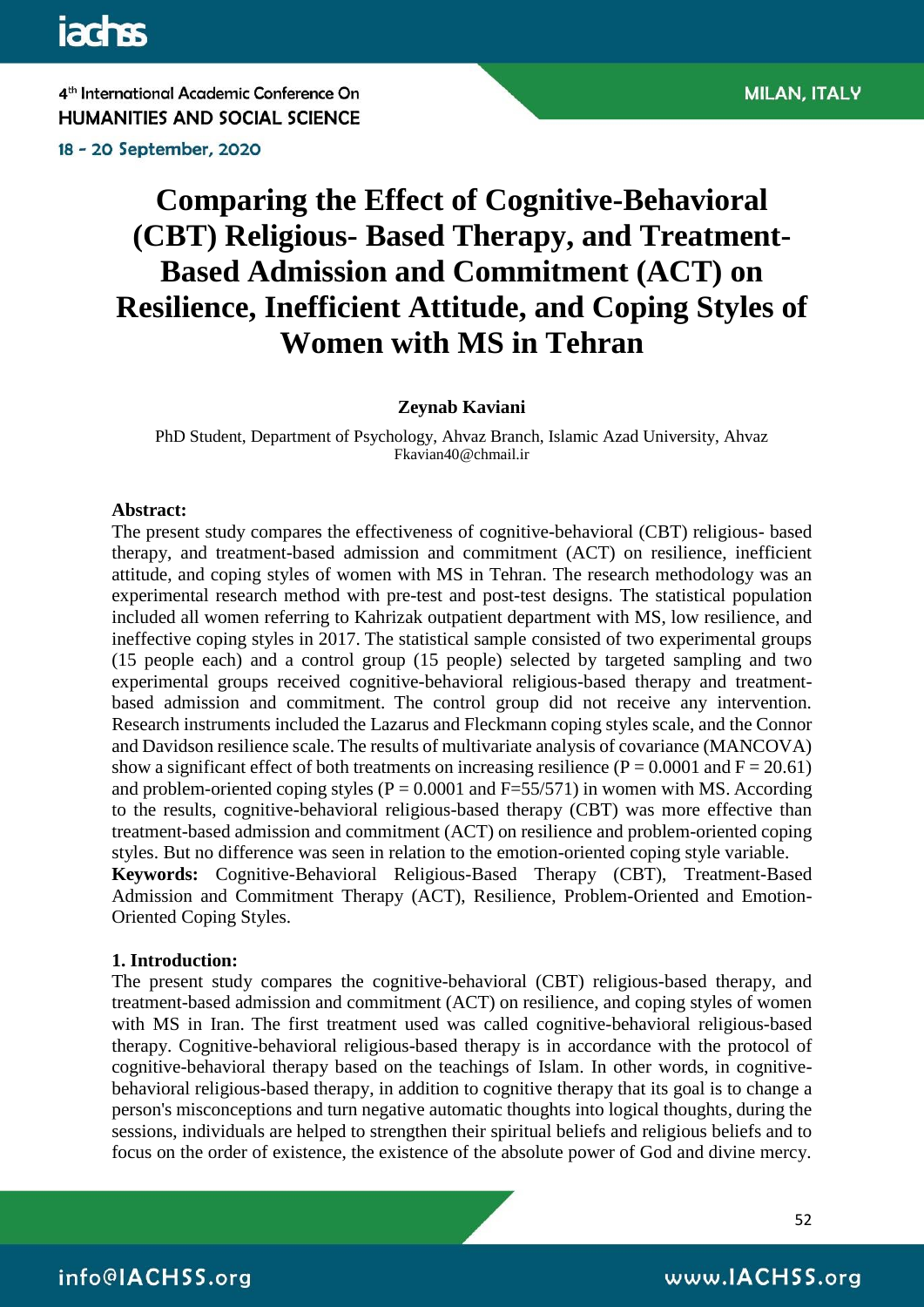#### 18 - 20 September, 2020

Also, citing verses of the Holy Quran and hadiths and their effect on healing is emphasized in this therapeutic approach.

Therefore, in general, the cognitive-behavioral religious-based therapy protocol is based on Beck's cognitive-behavioral therapy protocol and the use of hadiths and verses of the Holy Quran. Combining spiritual and religious approaches with different methods of psychotherapy can improve the effectiveness of these methods. Studies show the effectiveness of cognitivebehavioral therapy with religious and spirituality on improving coping styles in generalized anxiety disorder (Pukertet al, 2009), anxiety disorder in the elderly people (Barrera et al, 2012), and reducing symptoms and adjustment in schizophrenia patients (Weisman et al., 2010). Livneh et al. (2006) showed that spirituality plays an important role in adapting to stressful conditions caused by chronic diseases. The second treatment used in the present study is acceptance and commitment therapy. Acceptance and commitment therapy is a behavioral therapy that uses mindfulness, acceptance, and cognitive failure skills to increase psychological flexibility. Act changes the connection between problematic thoughts and feelings so that people do not perceive them as symptoms and even learn to perceive them as harmless (even if it is upsetting and unpleasant) (Hayes, 2006). Act is a context-oriented approach that challenges clients to accept their thoughts and feelings and commit to the necessary changes. Core of change in act is a change in internal and external verbal behaviors. Act believes that engaging with emotions makes them worse (Hayes, 2006). It does not mean that we should ask the authorities to accept any situation (such as abusive relationships), but, in any case, some conditions must be accepted eventually, because we can do practically nothing else. For example, if past memories and events have disturbed the client, they must accept that these events occurred and must accept them and change their feelings about the events. The first step in treatment is to identify the changeable and unchangeable domains. Past traumas are examples of immutable cases that it is better to accept them (Flecher, 2005). Researches have shown that treatment based admission and commitment have been effective in various areas such as increasing resilience (Mahishka, 2010; Amanda, 2015); Depression (Kanter et al, 2006); Psychoses (Bach and Hayes, 2002); drug abuse (Gifford et al, 2004) and pain relief (Keogh et al, 2005). In addition, treatment based admission and commitment has found a good place in improving psychiatric problems caused by physical illnesses (A-tjak et al, 2015). In addition, over the past few decades, the role of spirituality and religious as a treatment method has attracted the attention of psychologists and mental health professionals (Aten and Vasshang, 2007; Aten and Worthington, 2009; Kezdy, 2010). The first dependent variable on which the effect of the two treatments was examined was resilience. Resilience is a personality trait that can affect the course of MS. Resilience is how a person successfully copes with life's challenges when dealing with stress or injury; Resilience theory is based on the strong aspects of coping with injuries and the individual's ability to cope with danger and problems (Meyers, 2011). Improving resilience leads to the growth of individuals in acquiring their own thinking and better management skills and knowledge. Friedman defines resilience as the ability to overcome difficulties and overcome living conditions (Friedman, 2013). Due to the emphasis of experts on learning of various resilience skills and also considering that teaching positive psychological interventions, in addition to increasing happiness, causes more satisfaction in life. It increases meaning in life, leads to optimistic thinking and reduces depression. It can be found that counseling and psychological interventions can alleviate the symptoms of the disease, slow its progression, maintain and enhance a person's abilities, and allow the patient to follow a normal course in life. The second dependent variable in this study is coping styles

53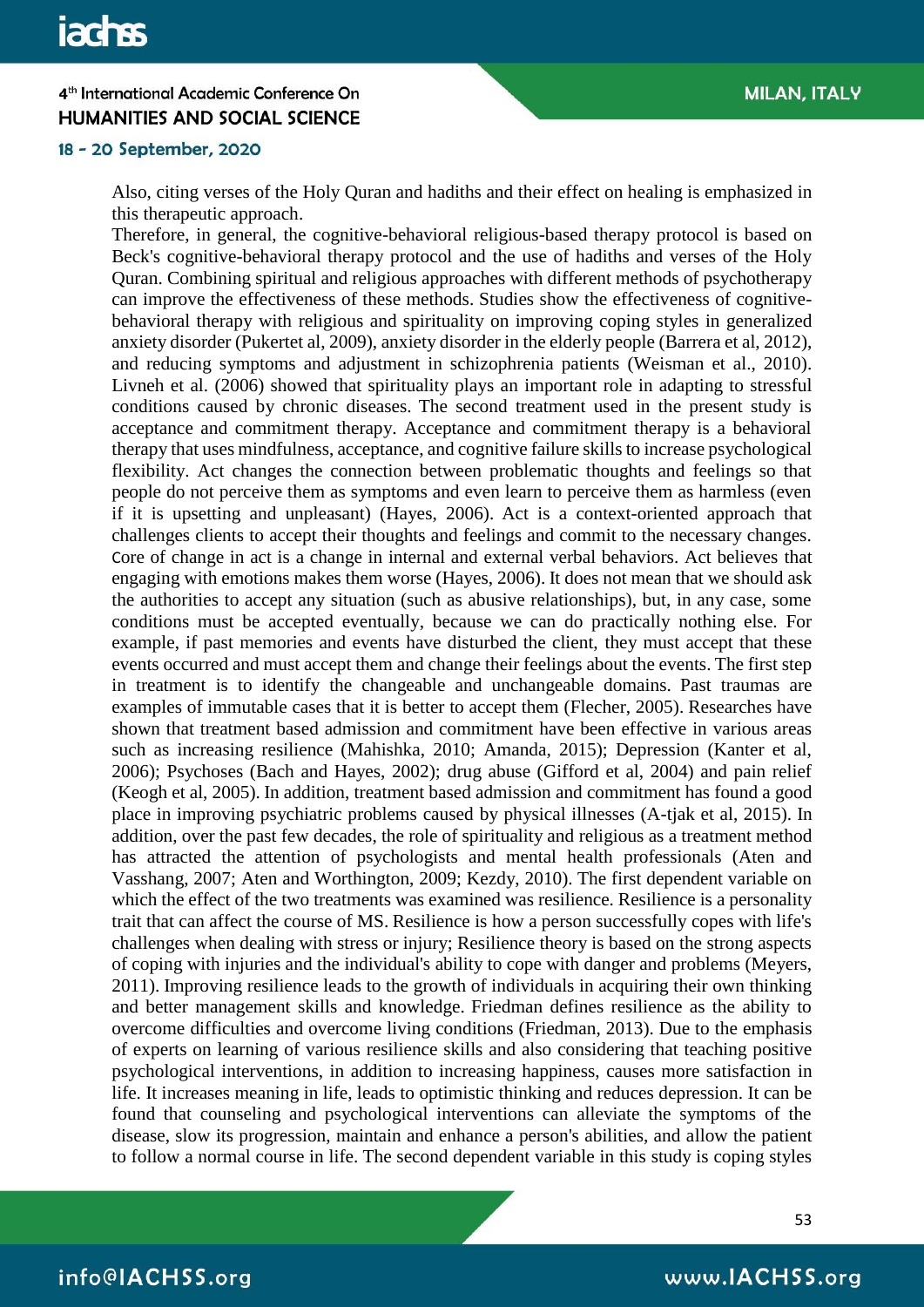### 18 - 20 September, 2020

which is divided into two types of problem-oriented coping style and emotion-oriented coping style.

The role of coping styles and which coping styles patients use the most and which of these strategies will be most effective are important, too. Perceived social support, coping strategies and resilience of patients with inflammatory bowel disease can affect their mental and physical health (Ziaian, Anstiss, Georgia, Baghurst & Sawyer, 2012).

Health psychology gives great importance to coping style in physical and mental health and considers it as the most extensive subject of study in contemporary psychology and one of the most important psychological and social factors that are the link between stress and illness. Folkman and Lazaros consider coping styles as a complex process that changes according to one's assessments of the stressful situation and its pressures, and involves active cognitivebehavioral efforts (Folkman and Lazaros, 1998). Researchers believe that most people prefer to use special coping styles in stressful situations, which in fact, the sum of these strategies, forms a person's coping styles. Coping styles are a set of cognitive and behavioral efforts that are used to interpret and correct a stressful situation and leads to a reduction in the resulting suffering. Based on the model of Lazarus and Folkman, Higgins and Andler have divided coping styles into three types: problem-oriented, emotion-oriented, and avoidance-oriented. Problem-oriented coping style refers to behaviors and cognitions that aim to change a situation or a stressful variable. This coping style has two components: The first component is preparation, in which information is searched and planned, and the second component is called action; Problem solving and active confrontation take place and include strategies such as collecting, organizing and interpreting information. Emotional coping styles include behaviors and cognitions in which the goal is to change the individual's response to the stressful factor. Its strategies include self-engagement, daydreaming, and focusing on the emotional dimension. In the style of avoidance confrontation, the person escapes from the stressful issue and seeks emotional support and delegating the coping responsibility to others. Some classifications have conceptualized two styles of emotional and avoidance coping in one category and consider the avoidance style as an emotional coping style (Higgins and Andler, 2005). Researches have shown that non-pharmacological treats such as rehabilitation are very useful in treating anxiety and stress (Kloss and Lisman, 2002). Complementary therapies have many benefits for patients with MS disease that are widely used by these patients (Hansen, 2001). Based on this, we decided to address the effect of two complementary therapies, namely, religious-based cognitive-behavioral therapy and acceptance and commitment-based therapy on resilience and coping styles of patients with MS disease. Many treatments promote resilience. Considering the background of both treatments regarding the positive effects on resilience and coping styles, no research has been done so far that has compared both treatments and their effectiveness simultaneously in patients with MS disease. Since we live in a society that is closely related to religious in terms of culture and customs, it is important to conduct research that measures the impact of combination therapies with religious beliefs on different variables. Based on this, we decided to compare the two cognitive-behavioral religious-based therapies, and treatmentbased admission and commitment to resilience and coping styles of women with MS.

#### **2. Research Methodology:**

 The present study was an experiment with a pre-test and post-test design. The statistical population included all women with MS disease who referred to the outpatient department of Kahrizak Center in 2017. Sampling was done by purposive method and the subjects were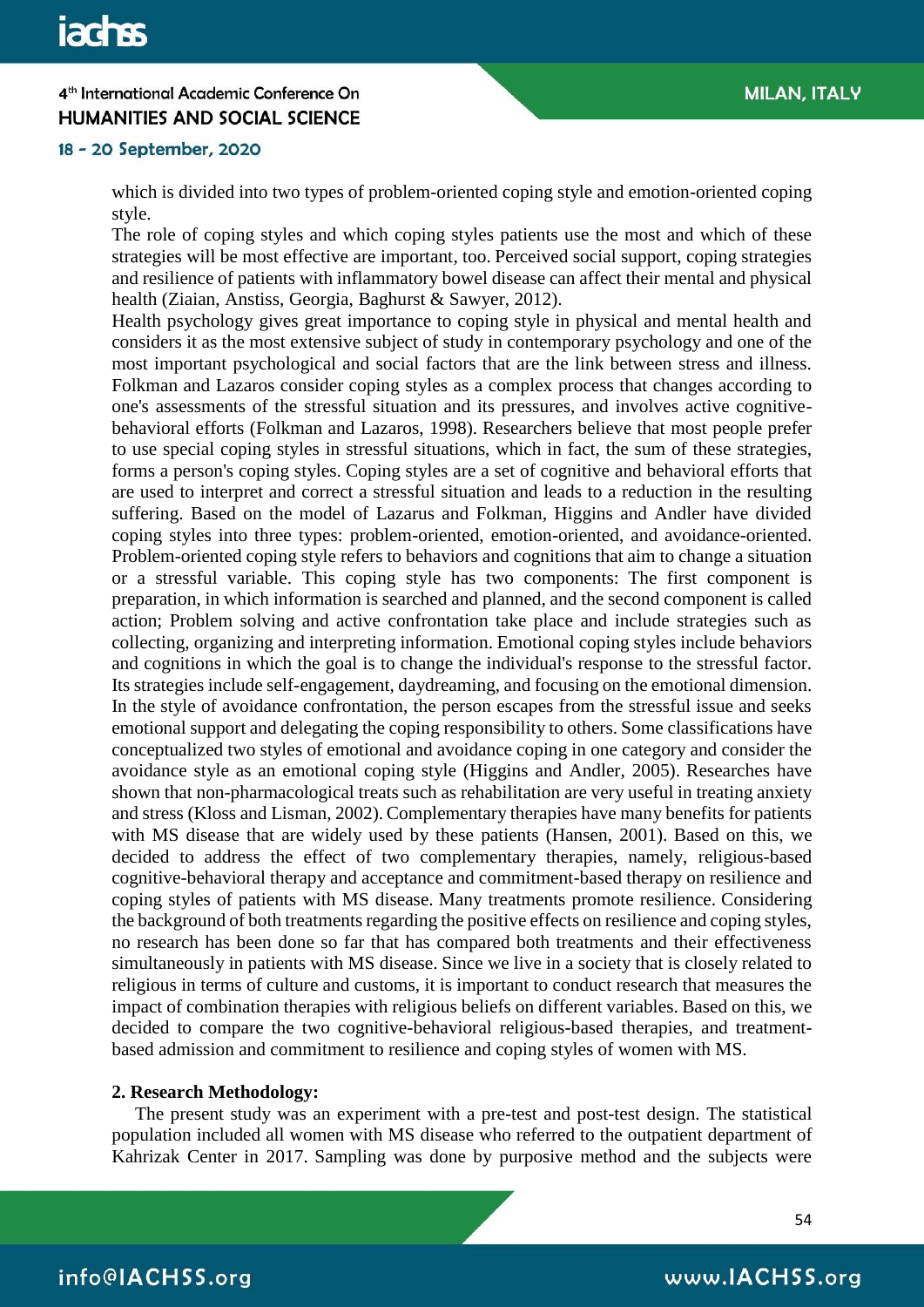#### 18 - 20 September, 2020

randomly divided into groups. Entry criteria were based on having a score of a lower standard deviation in the resilience questionnaire (Cooner and Davidson, 2003).

There was a lower standard deviation in the Lazarus Coping Styles Questionnaire for problemoriented coping styles, and a higher standard deviation in the Lazarus coping styles questionnaire for emotion-focused coping styles. Exclusion criteria included two consecutive absences, non-cooperation, and worsening of the disease. Subjects were divided into three groups: cognitive-behavioral religious-based therapy ( $n = 15$ ), treatment-based admission and commitment ( $n = 15$ ), and control group ( $n = 15$ ). Then, experimental group (a) received 10 sessions of cognitive-behavioral religious-based psychotherapy 2 sessions of 45 minutes per week, and experimental group (b) received 8 sessions of psychotherapy based on admission and commitment a session of 90 minutes per week. , But the control group did not receive any intervention. Individuals in the groups are matched in other areas, including taking medications for MS. Patients were given information about the type of treatment, their attendance in session, the number and timing of the sessions. Confidentiality was explained as the main principle in the treatment, and finally the clients who expressed their consent to participate in the groups were selected. Lazarus and Fleckmann Coping Strategies Scale (1985): The Lazarus Strategies Questionnaire, based on Lazarus and Fleckmann's list of coping strategies in 1980, was revised in 1985. Coping strategies are a set of cognitive and behavioral efforts that are used to interpret and correct a stressful situation and lead to a reduction in suffering. It also evaluates the wide range of thoughts and actions that people use when faced with internal or external stressful situations.

Validity: Cronbach's alpha coefficient ranges from 61% to 79%. Lazarus has the highest score of 100 in coping strategies.

Connor and Davidson Resilience Questionnaire (Cooner and Davidson, 2003): This scale was developed by Connor and Davidson (2003), reviewing the research resources in the field of resilience from 1979 to 1997. The reliability of this scale was obtained using Cronbach's alpha coefficient, which was equal to 89%. Its validity was calculated by factor analysis. The results showed that except for three questions, the coefficients were between 14% and 64%. 21 items were used in the final analysis.

#### **3. Results:**

| $\sigma$ $\sim$ $\mu$ $\sim$ $\mu$<br>The dependent variable | $5.04 \mu$<br>Groups                    |          | Mean      | Standard deviation |           |  |
|--------------------------------------------------------------|-----------------------------------------|----------|-----------|--------------------|-----------|--|
|                                                              |                                         | Pre-test | Post-test | Pre-test           | Post-test |  |
| Resilience                                                   | Group $(1)$                             | 40/07    | 63/93     | 6/27               | 5/7       |  |
|                                                              | Group $(2)$<br>Group (3)                | 40/67    | 59/73     | 6/83               | 5/03      |  |
|                                                              |                                         | 42/4     | 42/67     | 4/94               | 4/287     |  |
| Problem-oriented<br>coping style                             | Group $(1)$<br>Group $(2)$<br>Group (3) | 36/93    | 45/26     | 7/13               | 4/45      |  |
|                                                              |                                         | 42/86    | 49/53     | 9/18               | 5/71      |  |
|                                                              |                                         | 39/86    | 39/13     | 5/43               | 4/83      |  |
| Emotion-oriented<br>coping style                             | Group $(1)$<br>Group $(2)$<br>Group (3) | 44/33    | 39/4      | 3/65               | 2/13      |  |
|                                                              |                                         | 45/2     | 41/73     | 7/14               | 6/27      |  |

Table 1: Mean and standard deviation of resilience, problem-oriented and emotion-oriented coping style in the intervention groups of cognitive-behavioral religious-based therapy (group 1), treatment-based admission and commitment (group 2) and control (group 3) in stages Pre-test and post-test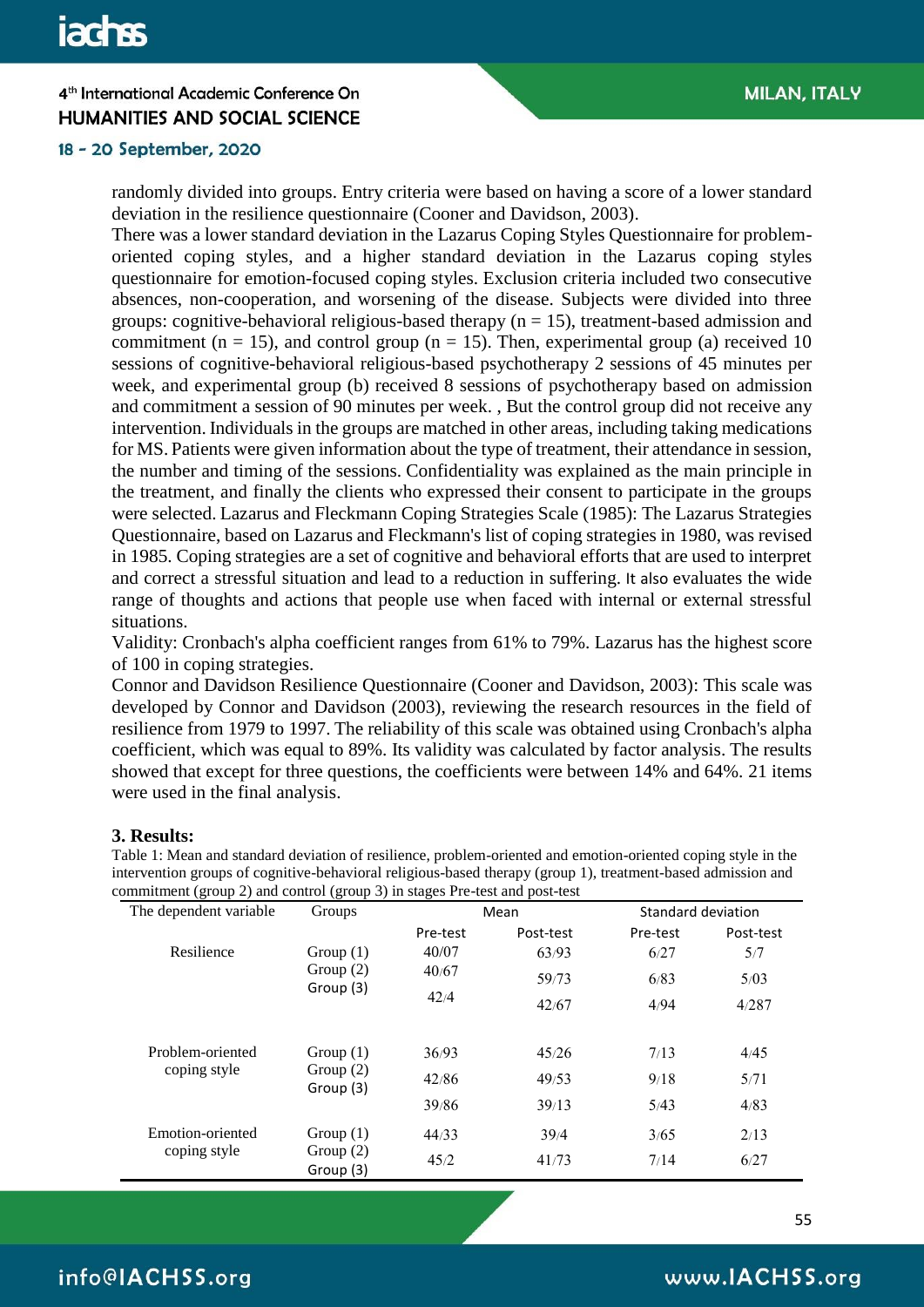# **jachss** 4<sup>th</sup> International Academic Conference On **MILAN, ITALY HUMANITIES AND SOCIAL SCIENCE** 18 - 20 September, 2020  $44/4$   $43/46$   $3/66$   $4/06$

Table 1 shows the mean and standard deviation in pre-test and post-test of resilience and problem-oriented and emotion-oriented coping styles. As can be seen, after performing cognitive-behavioral religious-based therapy and treatment-based admission and commitment, resilience and problem-oriented coping styles scores increased in the post-test of both experimental groups, but scores of emotion-focused coping styles increased. Both experimental groups decreased slightly in the post-test. Significance of mean difference in pre-test and posttest will be investigated using (MANCOVA).

Assessment of covariance analysis assumptions: the Levene test of variance equality was used to examine the homogeneity of variances. According to the results, the significance level of tests related to all variables is more than (0.05). This means that the variance of the experimental and control groups in all dependent variables is not statistically significant. Therefore, the assumption of homogeneity of variances is established and the use of analysis of covariance is allowed. In addition, in order to investigate the similarity of variance and covariance matrices in this study, the box test was used, which considering that the significance of the Box s M test is equal to 0.374. Therefore, the Box s M test is not significant at the level of 0.95 ( $P \le 0.05$ ). It can be concluded that the covariance matrix is homogeneous and the assumption is valid. The results also show the homogeneity of the regression coefficient. It is not significant because the multivariate statistic is at the confidence level  $(P \le 0.05)$ . Therefore, it can be claimed that the assumption of homogeneity of regression coefficients is established; and analysis of covariance method can be used to analyze the data.

|        |  |  |  |  | Table 2 - Results of multivariate analysis of covariance related to the differences between the three treatment |  |  |
|--------|--|--|--|--|-----------------------------------------------------------------------------------------------------------------|--|--|
| groups |  |  |  |  |                                                                                                                 |  |  |

| Test Name            | Amount |      |                       | Df    | Significance Level |
|----------------------|--------|------|-----------------------|-------|--------------------|
|                      |        |      | Hypothesis Hypothesis | Error |                    |
| Pillai s Test Effect | 0/979  | 7/01 |                       | 60    | $<$ 0/001          |

Table 2 shows that the relevant multivariate statistics (Pillai s test effect) are significant at the confidence level of  $0.99$  (P < 0.01). The null hypothesis is rejected. Given that the multivariate test is significant, we need to examine whether each of the dependent variables is affected separately from the independent variable.

| The dependent variable           | Total squares | Degrees of<br>freedom | Average of squares | F     | Significance $level(p)$ |
|----------------------------------|---------------|-----------------------|--------------------|-------|-------------------------|
| Resilience                       | 277/445       |                       | 277/445            | 20/61 | <0/0001                 |
| Problem-oriented coping<br>style | 386/84        |                       | 386/84             | 55/57 | <0/0001                 |
| Emotion-oriented coping<br>style | 312/66        |                       | 312/66             | 50/14 | <0/0001                 |

Table 3 shows the F-ratio of one-way analysis of covariance for the resilience variable ( $P =$ 0.0001 and  $F = 20.61$ ), problem-oriented coping styles (P = 0.0001 and F = 55.571) and the coping style is emotion-oriented ( $P = 0.0001$  and  $F = 50.147$ ). These findings show that there is a significant difference in the dependent variables (resilience and problem-oriented and emotion-oriented coping styles) between intervention groups, cognitive-behavioral religiousbased therapy and treatment-based admission and commitment, and the control group. LSD

56

# info@IACHSS.org

# www.IACHSS.org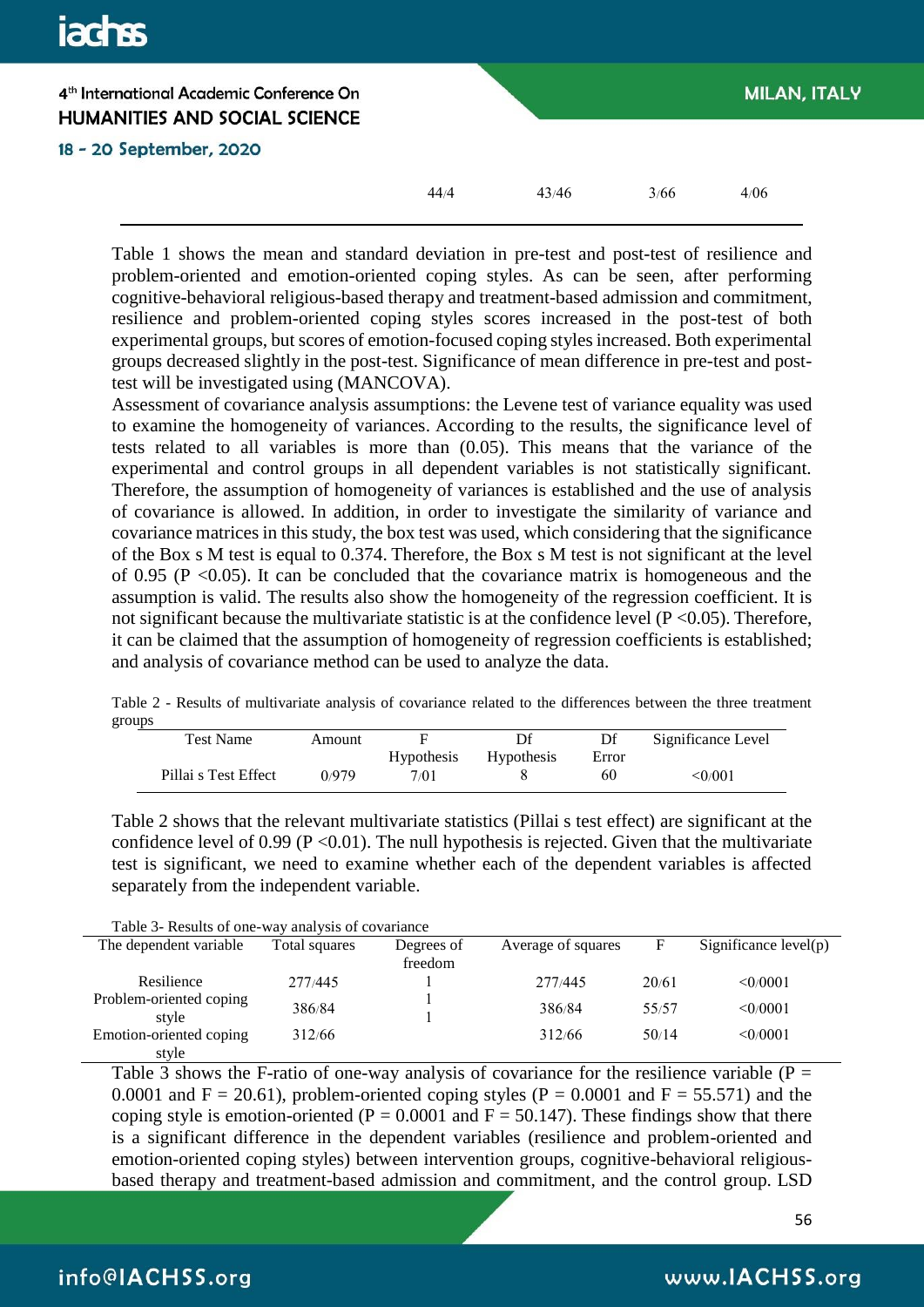#### 18 - 20 September, 2020

post hoc test was used to determine which of the three groups differed in the dependent variables.

Table 4: LSD post hoc test to determine the effect of more effective method on resilience, problem-oriented and emotion-oriented coping styles

| LSD post hoc test                | First group                      | Second group                  | Mean       | Standard | Significance |
|----------------------------------|----------------------------------|-------------------------------|------------|----------|--------------|
|                                  |                                  |                               | Difference | Error    | Level        |
| Resilience                       | <b>CBT</b> Religious             | Act                           | 4/2        | 1/8      | 0/02         |
|                                  | Oriented                         | Control                       | 21/26      | 1/8      | 0/0001       |
|                                  | Act                              | Control                       | 17/06      | 1/8      | 0/0001       |
| Problem-oriented<br>coping style | <b>CBT</b> Religious<br>Oriented | Control                       | 10/4       | 1/83     | 0/002        |
|                                  | Act                              | <b>CBT</b> Religious Oriented | 4/26       | 1/83     | 0/025        |
|                                  |                                  | Control                       | 6/13       | 1/83     | 0/0001       |
| Emotion-oriented                 | Act                              | <b>CBT</b> Religious Oriented | 2/33       | 1/63     | 0/16         |
| coping style                     | Control                          | <b>CBT</b> Religious Oriented | 4/06       | 1/63     | 0/017        |
|                                  |                                  | Act                           | 1/073      | 1/63     | 0/296        |

According to the results of Table 4, difference between the mean of the control group and the other two groups in resilience variable is significant ( $P \le 0.05$ ). Also, the difference between cognitive-behavioral religious-based therapy group and act is significant ( $P \le 0.05$ ). Due to the difference between pre-test and post-test means in Table 1, the effectiveness of religious-based cognitive-behavioral therapy on resilience is better than ACT treatment. According to the results of Table 4, the difference between the mean of the control group and the other two groups in the problem-oriented coping style variable is significant ( $P \le 0.05$ ). Also, the difference between cognitive-behavioral religious-based group and act is significant ( $P < 0.05$ ). Due to the difference between pre-test and post-test means in Table 1, the effectiveness of cognitive-behavioral religious-based therapy on problem-oriented coping styles was better than ACT treatment.

According to the results of Table 4, the difference between the mean of the control group and the other two groups in the emotion-oriented coping style variable is significant  $(P < 0.05)$ . Also, no difference was observed between cognitive-behavioral religious-based group and act on emotion-oriented coping style  $(P < 0.05)$ .

#### **4. Conclusion:**

 The results of the present study showed that religious-based cognitive therapy is effective on all three variables of research, namely resilience and coping styles (problem-oriented) and emotion-oriented coping style. Also, increases resilience and problem-oriented coping styles and decreases emotion- oriented coping style has been reported in women with MS. The results of testing the research hypotheses is consistent with (Paukert, 2009., Barra, 2012., weisman, 2010., Delgado Guay, 2011, Greaing, 2011., Rascicc et al, 2009., Bai et al, 2018 ., Mahayati et al, 2018., Rasic et al, 2011). However, there was no direct research on coping styles that shows the effect of religion-based cognitive-behavioral therapy on improving patients' coping styles. However, the results show the effect of this treatment on improving the problem-oriented coping style in MS patients. Having meaning and purpose in life, feeling of belonging to a high source, hoping for God's help and assistance in difficult life situations, having social and spiritual support, etc. are all among the resources that people can use to suffer less in the face of stressful life events. Religious beliefs are a kind of cognitive processing and finding meaning in life.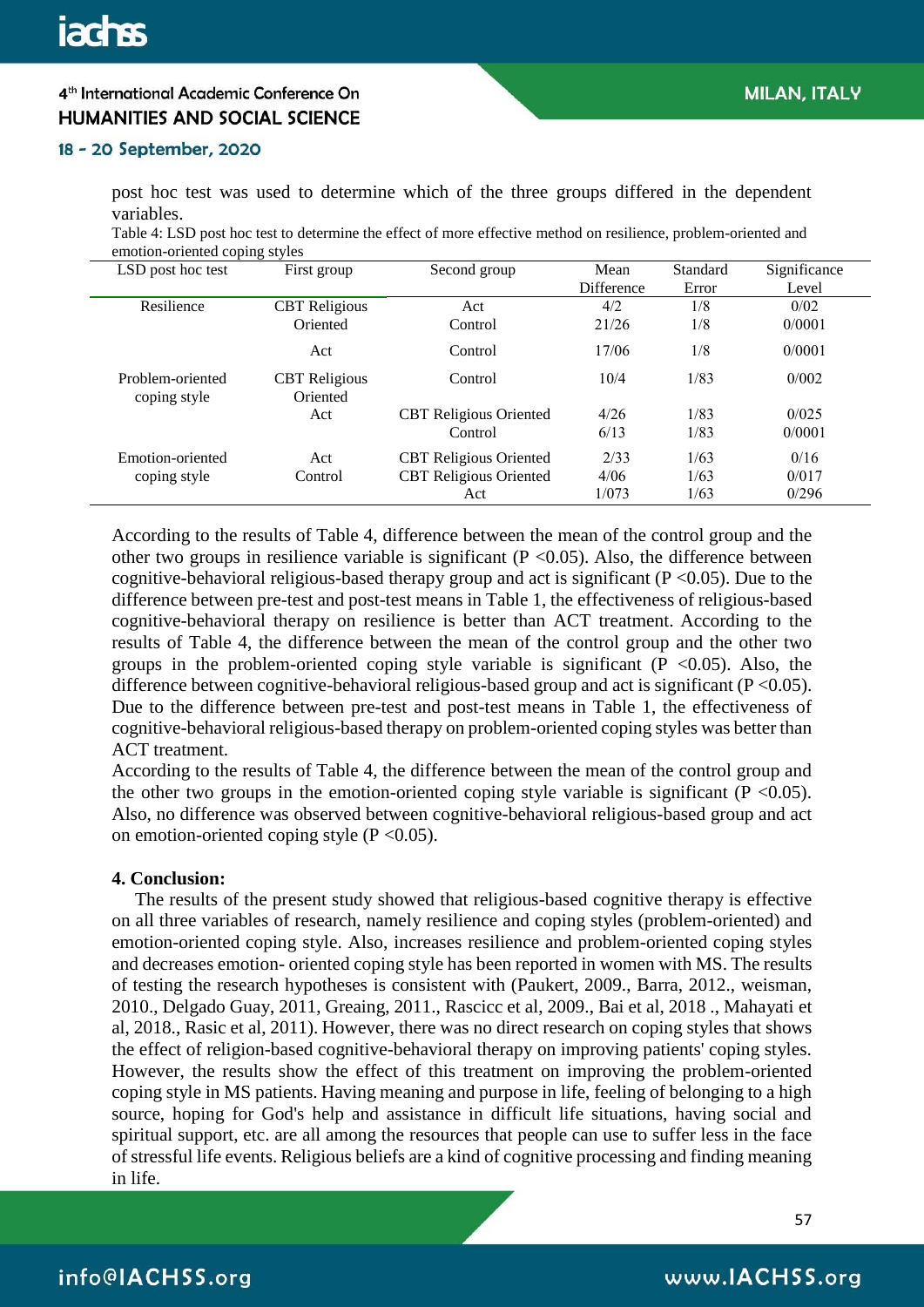# **jachss**

# 4<sup>th</sup> International Academic Conference On **HUMANITIES AND SOCIAL SCIENCE**

18 - 20 September, 2020

Doing religious beliefs introduces many support systems to help people. This issue strengthens effective coping strategies in them, which is consistent with the results of the present study, ie, increasing the use of problem-oriented coping style, followed by reducing emotion-oriented coping style. They believe that God supports them and loves them. This feeling gives the person a kind of control and efficiency that has divine roots and can compensate for the loss of control caused by MS. Therefore, the reason for the effectiveness of cognitive-behavioral religiousbased therapy can be considered the feeling of presence and connection to the eternal divine force, according to which important cognitive assessments affect the process of effective coping. In fact, cognitive-behavioral religious-based therapy can help people evaluate negative events differently. In this way, the treatment method creates a stronger sense of control and thus helps psychological adjustment and increased resilience in patients with MS. Overall, the research findings showed the effectiveness of religion-based cognitive therapy in increasing resilience and improving the use of coping styles in patients with MS. Other results of this study are about the effect of treatment-based admission and commitment on resilience, problem-oriented coping styles and emotion-oriented coping style in patients with MS. Findings show the effect of this treatment on increasing resilience and problem-oriented coping style in these patients. The results of testing these hypotheses regarding the effect of act on increasing resilience are consistent with some researches (Mahishka, 2010, Amanda, 2015, Atajk, 2015, coholic, 2011, Sewin, 2013, Zinati & Falekar, 2016, Nordin & rozman, 2012). As mentioned earlier, many people with MS do not want to or will not be able to cope with the anxiety associated with exposure and blocking the response. Some people with MS either give up or refuse treatment during treatment. This rejection of treatment is manifested in behaviors such as absence from meetings and failure to perform behavioral tasks. Treatment-based admission and commitment seeks to teach the patient how to abandon thought control strategies, how not to mix with disturbing thoughts, and how to tolerate unpleasant emotions, such as anxiety. In fact, the use of faulting and acceptance techniques reduced the annoyance of these situations for the subjects, although this treatment did not directly aim to improve the treatment of MS disease and physical conditions. But according to Forbes (2011), reducing stress in stressful situations as a result of using fault and acceptance techniques leads to increased resilience. In this treatment, there were detailed discussions about the values and goals of the individual and the need to specify the values by the individual. Perhaps one of the reasons is the increasing resilience of specifying values and addressing important values and goals in life rather than dealing with confrontational situations. Also (Pishab et al., 2004), in their research stated that the self-regulatory aspect of attention that exists in the mind based on stress reduction leads to the elimination of dysfunctional information for the person; hence, the person has the opportunity to respond to the current experience with useful information that he has from the current experience, not resulting from conjectures and prejudices. This way of responding to problems leads to problem solving (problem-oriented coping style). In fact, treatment-based admission and commitment is a behavioral therapy that uses mindfulness, admission and cognitive failure skills to increase psychological flexibility, and increasing psychological flexibility leads to improved problem-oriented coping style. Due to the fact that act therapy has been effective in increasing the use of problem-oriented coping style in MS patients, as a result, this effect itself reduces the use of emotion-oriented coping style. In fact, this treatment emphasizes trying to accept what cannot be changed directly as a means of identifying and changing things that can be changed. In other words, ACT increases one's efforts by creating a positive meaning in one's mind by focusing on personal growth.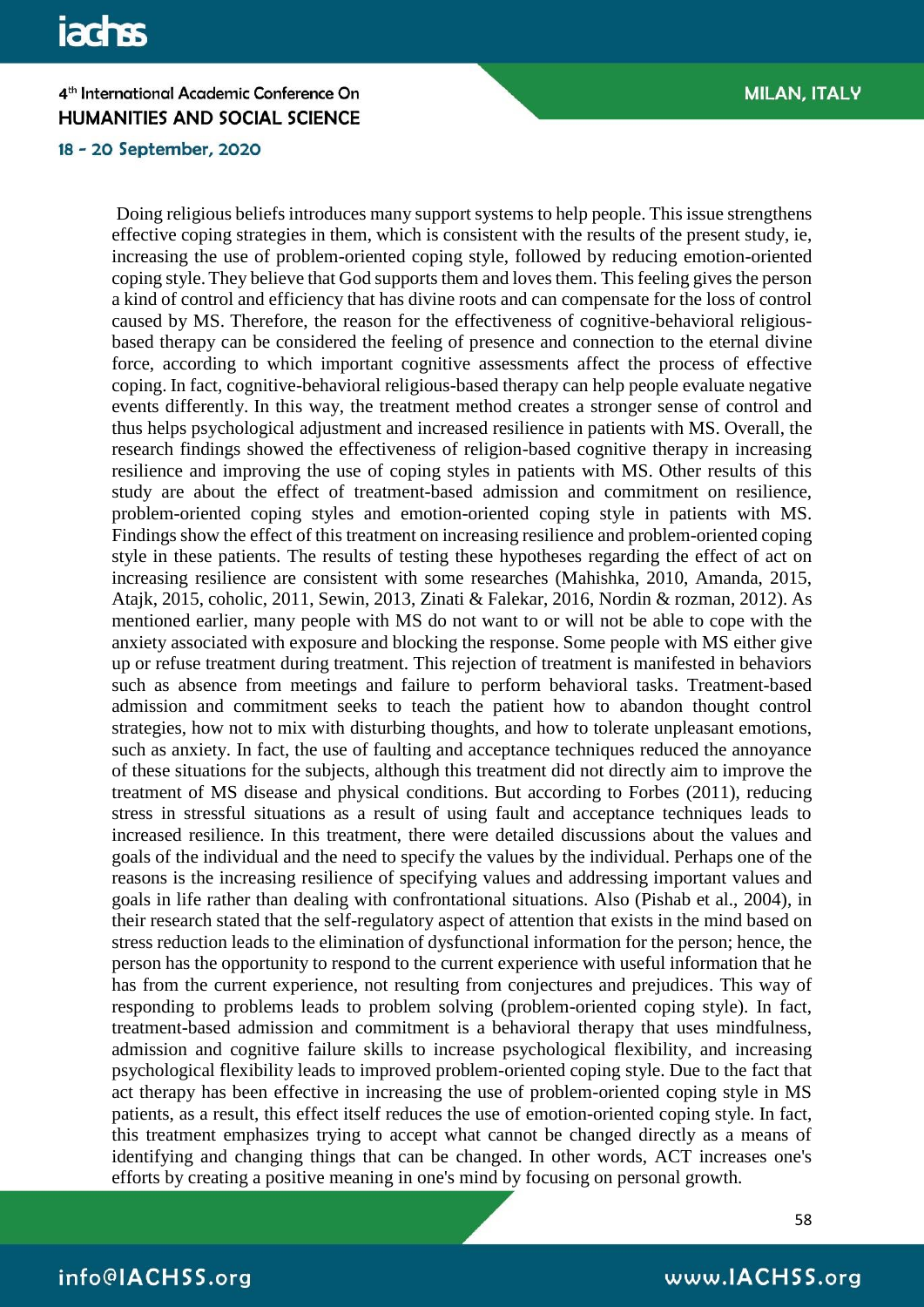#### 18 - 20 September, 2020

According to the results of testing the hypotheses of the present study, the difference between the two cognitive-behavioral religious-based therapies and treatment-based admission and commitment on the degree of resilience, the use of problem-oriented coping styles, and emotion-oriented coping styles in women with MS, the results show that cognitive-behavioral religious-based therapy is more effective than treatment-based admission and commitment on resilience and problem-oriented coping styles. There was no difference between the two treatments in relation to the emotion-oriented coping style variable. In the explanation of issue, it can be said that cognitive-behavioral religious-based therapy, in addition to cognitive therapist methods that its aim is changing the patient's misconceptions and turn negative automatic thoughts into rational thoughts, helps the patient during therapeutic sessions to strengthen spiritual and religious beliefs and pay attention to the order of the universe, the existence of the absolute power of God and divine mercy. Reliance on God and belief in divine help also increase life expectancy. In psychotherapy sessions, the patient develops the belief that every effort and suffering that occurs in life is not in vain but is accompanied by divine reflection and reward at different levels of life. By creating such a way of thinking, the patient gets rid of the feeling of emptiness and confusion. This therapeutic approach also focuses on quoting verses from the Holy Quran and hadiths and their effect on treatment. In the religious approach, there is a belief that the universe is in order and without the will of the creator of the universe, even a leaf doesn't fall from a tree. Patients' belief about the issue that the creator of the universe is the greatest protector and support is strengthened in them. In fact, establishing a spiritual connection with the only infinite power gives the person the assurance that a strong force is his supporter. Therefore, a person will go through the events, ups and downs of life more easily by relying on his faith and belief, and will be less anxious and stressed, and consequently will be more hopeful and optimistic about the future. Therefore, it can be predicted that cognitive-behavioral religious-based therapy in a country where most people believe in religion and use it to deal effectively with their problems. This type of treatment increases resilience to the problems ahead and the use of problem-solving coping styles. Consequently, the use of emotion-focused coping style reduces the problem due to its effectiveness and admission. The patient faces his illness relying on the creator of the universe, and trusting that he is a helper and supporter in all difficulties and problems, and accepts it and tries to deal effectively with his illness and use his abilities to improve issues. Also, according to the results of the present study, the effect of cognitive-behavioral religious-based therapy in comparison with treatment-based admission and commitment therapy on the emotion-oriented coping style variable was not observed and both treatments were equally effective. In fact, this result can be explained as follows: using of ACT due to the mechanism embedded in it, such as: admission, awareness raising, desensitization, presence in the moment, observation without judgment, confrontation and release in combination with traditional cognitive behavioral therapy techniques can increase effectiveness while reducing psychological symptoms. It leads to the formation of an effective coping style, dealing with the problem and solving it. In addition, religious-based CBT treatment reduces the stress of following the diagnosis and treatment of MS and plays a valuable role in the treatment and better adaptation of these patients. The results can be mentioned considering the effectiveness of both treatments in reducing the use of emotion-oriented coping style.

59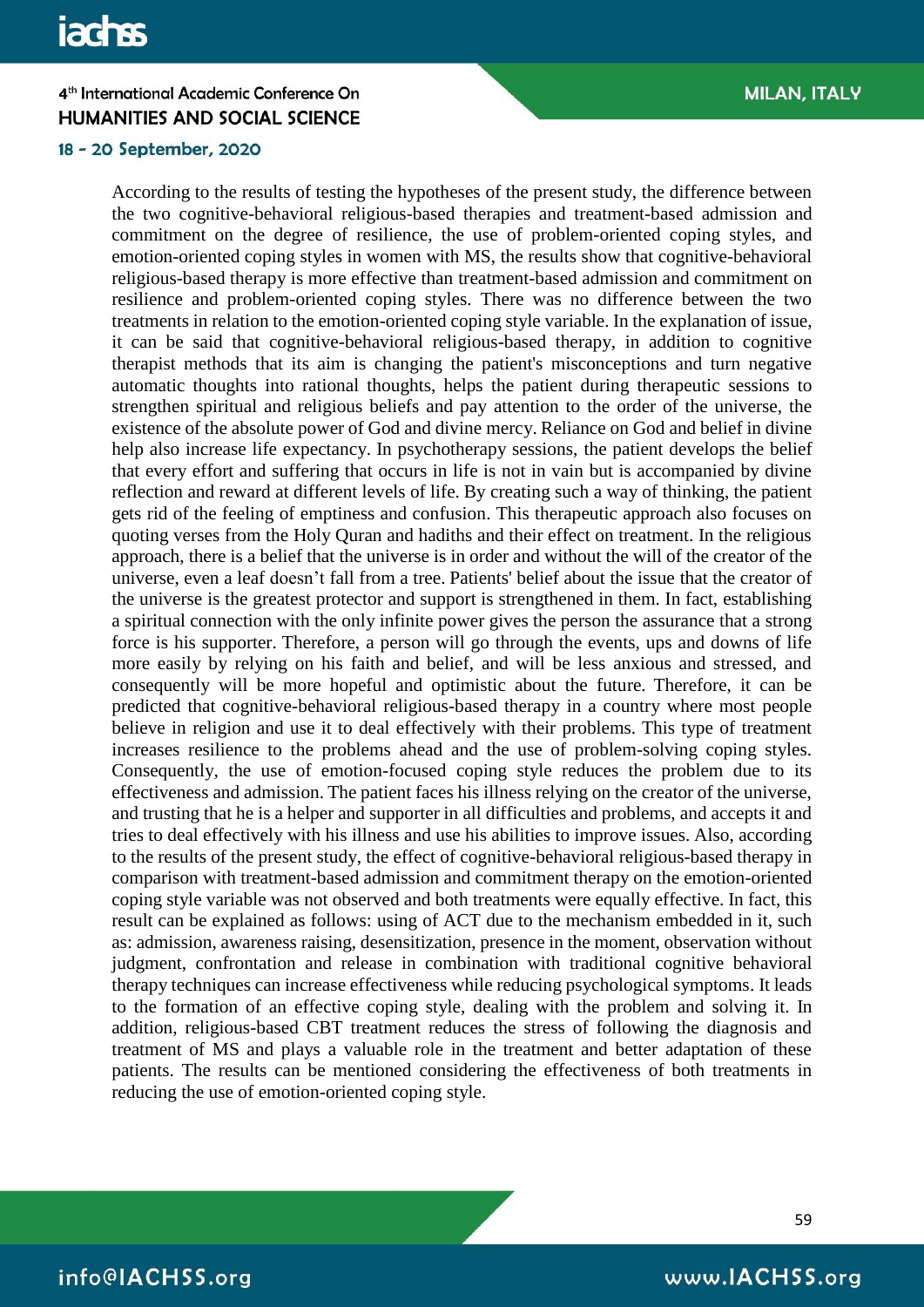#### 18 - 20 September, 2020

In general, according to the obtained results and the greater effect of cognitive-behavioral religious-based therapy in comparison to act on the two variables of resilience and problemoriented coping style, we can use different psychotherapy approaches, especially religionbased therapies as complementary therapies alongside medical treatments. Especially in society of Iran, where religion and spirituality have a special place among the people. Also, due to the small number of studies in this field, researchers can consider the role of religion and spirituality in the treatment of various factors in incurable patients, especially MS.

#### **Reference:**

[1] Amanda, E., Lee, D. (2015). Applications and adaptations of Acceptance and Commitment Therapy (ACT) for

 Adolescents. *Journal of Contextual Behavioral Science*, Volume 4, Issue 1, January, Pages 1–11.

[2] Aten, J.D., & Schenck, J.E. (2007). Reflections on religion and health research: interview with Dr. Harold G.

Koenig. *Journal of Religion and Health*, Vol. 46, pp 183–190.

[3] Aten, D.J. & Worthington, and E.L. (2009).Next Steps for Clinicians in Religious and Spiritual Therapy: An

Endpiece*. Journal of clinical psychology*; 65(2), 224- 229.

[4] [A-Tjak JG1](https://www.ncbi.nlm.nih.gov/pubmed/?term=A-Tjak%20JG%5BAuthor%5D&cauthor=true&cauthor_uid=25547522), [Davis ML,](https://www.ncbi.nlm.nih.gov/pubmed/?term=Davis%20ML%5BAuthor%5D&cauthor=true&cauthor_uid=25547522) [Morina N,](https://www.ncbi.nlm.nih.gov/pubmed/?term=Morina%20N%5BAuthor%5D&cauthor=true&cauthor_uid=25547522) [Powers MB,](https://www.ncbi.nlm.nih.gov/pubmed/?term=Powers%20MB%5BAuthor%5D&cauthor=true&cauthor_uid=25547522) [Smits JA,](https://www.ncbi.nlm.nih.gov/pubmed/?term=Smits%20JA%5BAuthor%5D&cauthor=true&cauthor_uid=25547522) [Emmelkamp PM.](https://www.ncbi.nlm.nih.gov/pubmed/?term=Emmelkamp%20PM%5BAuthor%5D&cauthor=true&cauthor_uid=25547522) (2015). A meta-analysis of the Efficacy of acceptance and commitment therapy for clinically relevant mental and physical health problems.

[Psychother Psychosom.](https://www.ncbi.nlm.nih.gov/pubmed/25547522) ;84(1):30-6.

[5] Bai J, Brubaker A, Meghani SH, Bruner DW, Yeager KA. (2018). Spirituality and Quality of Life in Black

atients with Cancer Pain, *Journal of Pain and Symptom Management* .

- [6] Barrera, T. L., Zeno, D., Bush, A. L., Barber, C. R & ,.Stanley, M. A. (2012). Integrating religion and spirituality into treatment for late-life anxiety: Three case studies. *Cognitive and Behavioral Practice*; 19(2). Pp. 346-358.
- [7] Bach, P., & Hayes, S. C. (2002). The use of acceptance and commitment therapy to prevent the rehospitalization of psychotic patients: A randomized controlled trial. *Journal of Consulting and Clinical Psychology*, 70, 1129-

1139.

[8] Coholic, D. A. (2011, August). Exploring the feasibility and benefits of arts-based mindfulness-based

 practices with young people in need: *Aiming to improve aspects of self-awareness and resilience. In Child &* 

 *Youth Care Forum*,Vol. 40, No. 4, pp. 303-317. Springer US.

- [9] Conner, K.M. Davidson, J.R.T,(2003). Development of a new resilience scale: *The conner davidson resilience scale (cd –Risc), Depression and Anxiety*, vol. 18, pp. 76 – 82.
- [10] Delgado-Guay, M. O., Hui, D., Parsons, H. A., Govan, K., De la Cruz, M., Thorney, S ,. &Bruera, E. (2011). Spirituality, religiosity, and spiritual pain in advanced cancer patients .*Journal of pain and symptom management*, Vol. 41(6), pp. 986-994.

60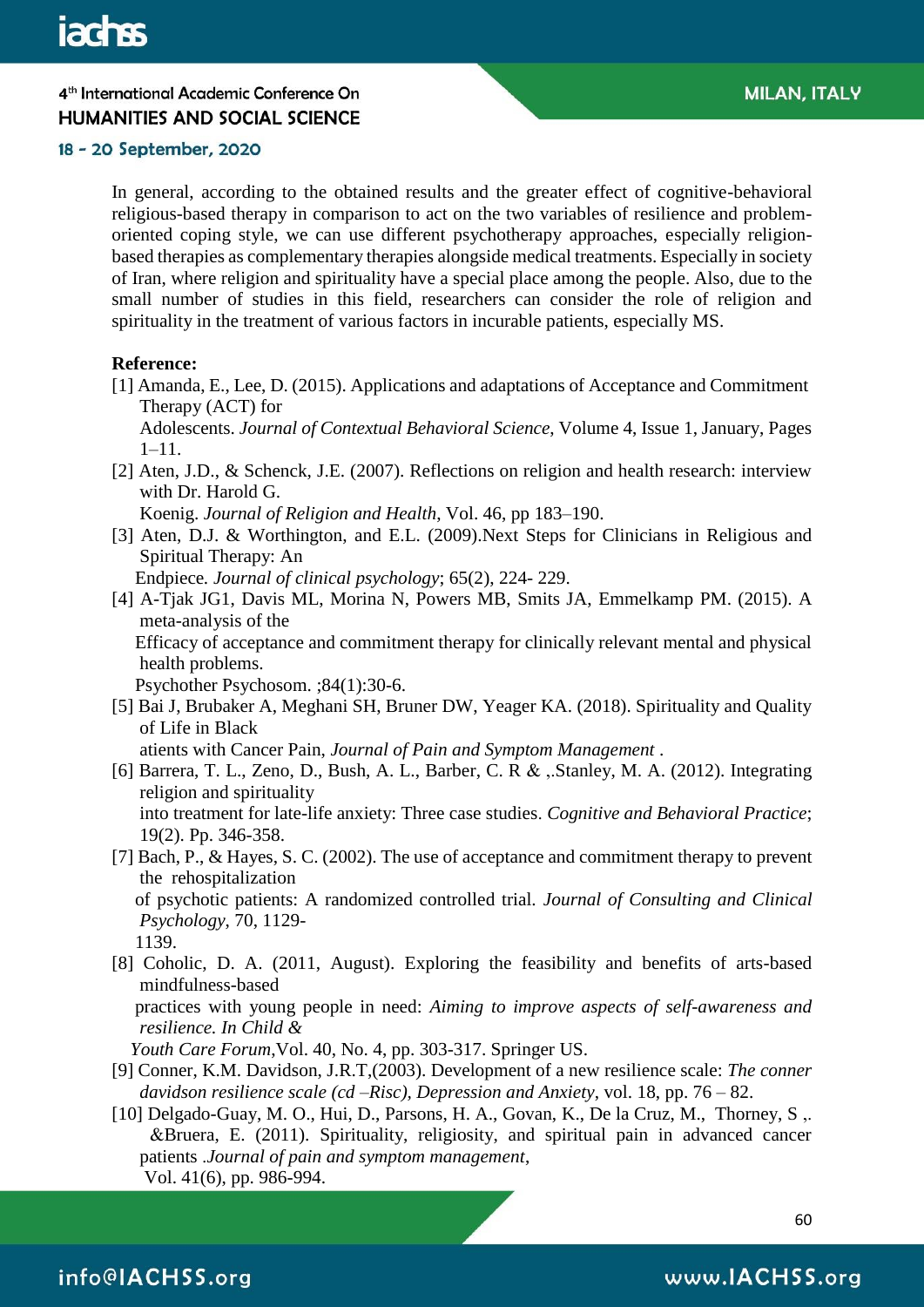#### 18 - 20 September, 2020

- [11] Friedman, M.J., (2013). Finalizing PTSD in DSM-5: getting here from there and where to go next. *Trauma. Stress* . vol, 26, pp. 548–556.
- [12] Folkman, S., & Lazarus, R. S. (1980). An analysis of coping in a middle-aged community sample. *Journal of*

 *Health & Social Behavior*, vol. 21,pp. 219- 239.

- [13] Fletcher, L., & Hayes, S. C. (2005). Relational Frame Theory, Acceptance and Commitment Therapy, and a functional analytic definition of mindfulness. *Journal of Rational-Emotive and Cognitive-Behavioral T herapy*, vol. 23(4),pp. 315-336.
- [14] Forbes, D. Lockwood, E. Elhai, J.D. Creamer, M. O'Donnell, M. Bryant, R. McFarlane, A. Silove, D,(2011). An

 examination of the structure of posttrau matic stress disorder in relation to the anxiety and depressive disorders,

*Journal of Affect, Disord*, No. 132, pp. 165 172.

[15] Gifford, E. V., Kohlenberg, B. S., & Hayes, S. C. (2004). Antonuccio DO, Piasecki Rasmussen-Hall ML.

Acceptance-Based Treatment for Smoking Cessation*. Behavior Therapy*. 35: 689-705.

[16] Gearing, R. E., Alonzo, D., Smolak, A., McHugh, K., Harmon, S & ,.Baldwin, S. (2011). Association of

 religion with delusions and hallucinations in the context of schizophrenia: Implications for engagement and

adherence .*Schizophrenia research*, 126(1-3), 150-163.

[17] Hayes, S. C., Luoma, J., Bond, F., Masuda, A., & Lillis, J. (2006). Acceptance and Commitment

Therapy:Model, processes, and outcomes. *Behavior Research and Therapy*, 44(1), 1-25.

[18] Hayes. S., Strosahl. K. D., Wilson, K. (2012). Acceptance and commitment therapy: *second addition. The*

 *process and practice of Mindful change*. The Guilford press.

- [19] Hansen M. Cancer nursing. Principles and practice. 5 th ed. *London: Jones& Bartlet*. 2000.
- [20] Higgins, JE., Endler, NS. (1995). Coping Life Stress, mand Psychologcal and Somatic distress*. J Psychol*. 9(4). 253-70.
- [21] Kézdy, A.; Martos, T.; Boland, V. & Horváth, K. (2010). Religious doubts and mental health in adolescence and
- Young adulthood: The association with religious attitudes*. Journal of Adolescence*; 11, 1-9.
- [22] Kanter, J. W., Baruch, D. E., & Gaynor, S. T. (2006). Acceptance and Commitment Therapy and Behavioral Activation for the Treatment of Depression: *Description and Comparison. The Behavior Analyst*29:161 ; – 185.
- [23] Keogh, E., Bond, F. W., Hanmer, R., & Tilston, J. (2005). Comparing acceptance and ontrolbased ping

 Instructions on the cold-pressor pain experiences of healthy men and women. *Euro J Pain*. (9):591- 598.

[24] Kloss JD, Lisman SA. (2002). an exposure- based examination of the effects of written emotional disclosure.